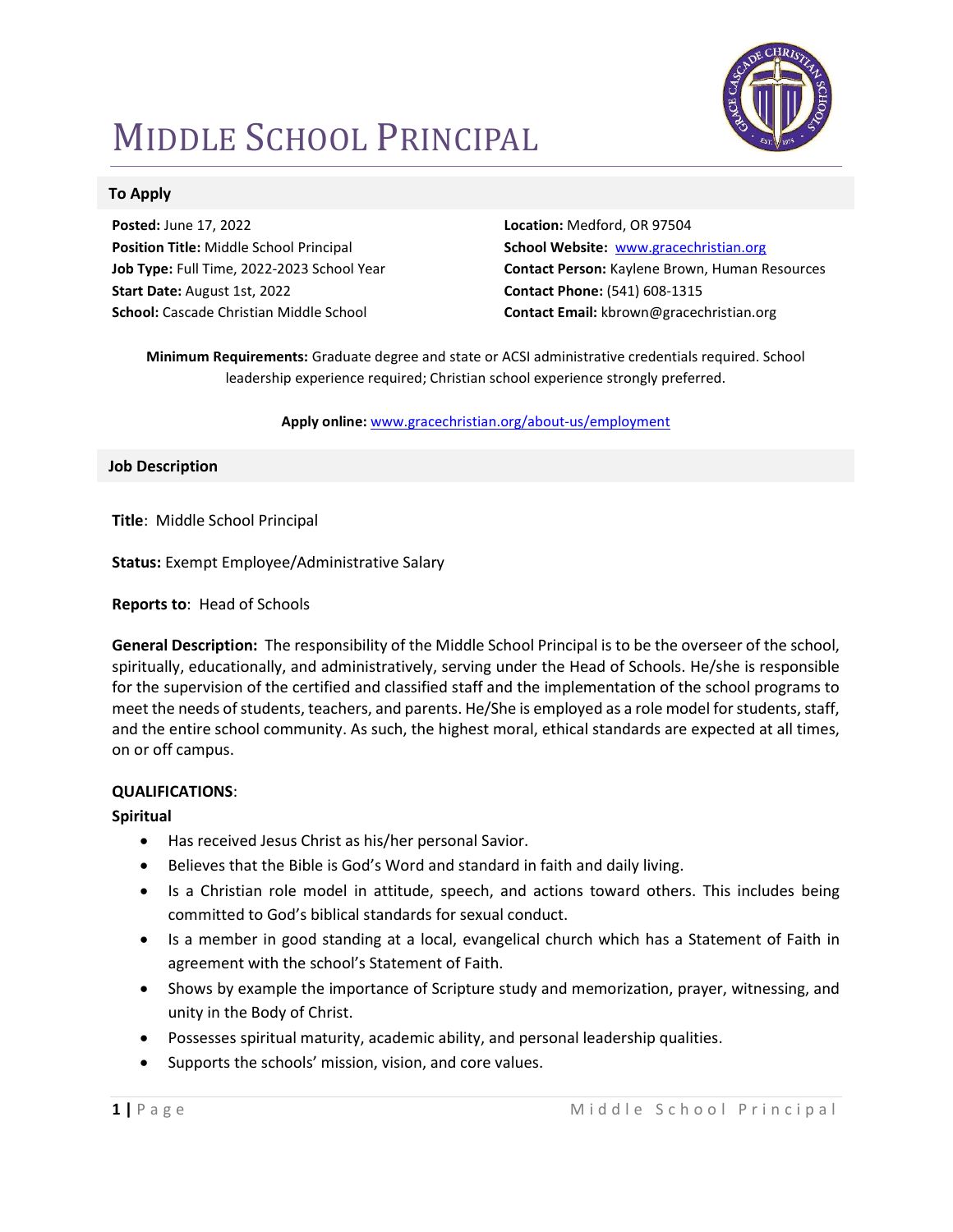## Knowledge and Experience

- Be able to set and achieve goals with high expectations personally, as well as for staff and students.
- Direct the daily operation of the school through supervision of subordinate staff, coordination of activities, and establishment of an atmosphere conducive for a quality educational program.
- $\bullet$  Have comprehensive knowledge of 6-8<sup>th</sup> grade operational procedures, current trends of school administration and research-based best practices.
- Has demonstrated excellent verbal and written communication skills.
- Plan, develop and coordinate instructional programs and student services within the school and to direct, manage, supervise, and annually evaluate programs and personnel.
- Provide academic and spiritual leadership, guidance and counsel to the faculty and students and maintain a high morale.
- Communicate effectively with the school community and the wider community, including news media, parents, and citizens.
- Have a proven track record of improving student achievement and overall school program.
- Understand current technology trends as they relate to student learning and educational programs.
- Value diversity among all constituents and community.
- Has an understanding and commitment to GCCS philosophy of education.
- Commitment to professional growth and education as a professional.
- Competent level of skill in behavior management and disciplinary procedures with secondary students.
- Shows a commitment to each student with unique backgrounds and characteristics; is enthusiastic and enjoys working with students.
- Deep concern for fostering constructive adolescent behavior, especially in support of academic achievement.
- Foster creativity and be responsive to innovative ideas.
- Be able to remain calm, wise and deliberate under pressure.

# ESSENTIAL FUNCTIONS

# Spiritual Leadership

- Reflects the purpose of the school which is to honor Christ in every activity.
- Models in speech, actions, and attitude, a consistent daily walk with Jesus.
- Have personal, professional, and spiritual qualities of leadership that people respect and follow.
- Encourages students to accept God's gift of salvation and supports their growth in Christian faith.
- Respects professional ethics that require confidentiality concerning the sharing of information about students, parents, or staff.
- Demonstrates commitment to the school's ministry, philosophy, and code of ethics as a Christian role model.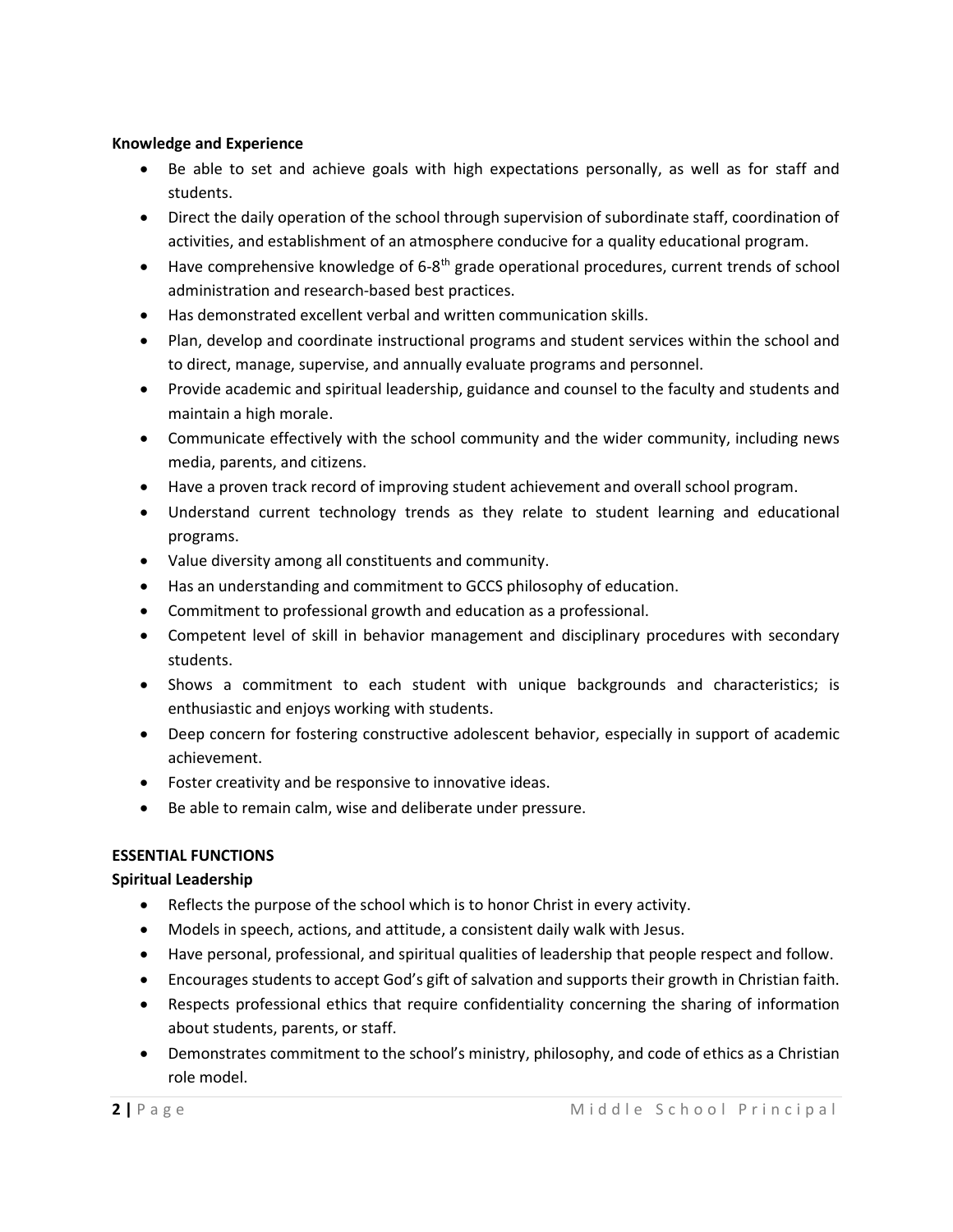- Follows the pattern of problem-solving described in Matthew 18:15-35 in resolving conflicts involving students, parents, administration, and staff.
- Establishes and maintains effective, Christ-centered relationships based on mutual respect and trust, working collaboratively with students, staff, and parents.
- Manifests, by words and example, a Christian role model to students both in and out of school, maintaining a caring professional relationship.

# Administrative Leadership

- Have the ability to facilitate the work of the Head of Schools and effectively administer the school's policies and procedures, as well as the responsibilities of the position.
- Recognizes the role of parents as primarily responsible before God for their children's education and assist them in that task.
- Assists students toward self-discipline and acceptable standards of behavior, developing leaders for righteousness.
- Keeps the Head of Schools informed of issues that raise parental concern.
- Be an enthusiastic visionary, an encourager, and a self-starter with a high energy level.
- Demonstrates commitment to the success of each student.
- Listens well to others and is able to understand opposing views.
- Arrives on time and fully prepared to professionally contribute in devotions, faculty meetings, parent/student conferences, professional development training and other professional activities.
- Demonstrates honesty, and effective communications with administration and faculty. Consistently and positively contributing to workplace success.
- Participates in faculty committees and the sponsorship of student activities.
- Interview middle school students seeking enrollment and the parents of those students as needed.
- Completes all trainings and background screenings by due date as assigned by Head of Schools or Administration. Including, but not limited to, Child Abuse Identification and Prevention, Oregon State and Federal mandated trainings, and OSHA trainings.

# Physical Demands

Reasonable accommodation may be made to enable individuals with disabilities, who are otherwise qualified, to perform the essential functions.

- Sit and Stand for extended periods of time.
- Exhibit manual dexterity to enter data into a computer.
- See and read a computer screen and printed material with or without vision aides.
- Hear and understand speech at normal classroom levels outdoors and on the telephone.
- Speak in audible tones so that others may understand clearly in normal classrooms, outdoors and on the telephone.
- Physical agility to lift and move up to 25 pounds.
- Ability to bend, stoop, climb stairs and reach overhead.